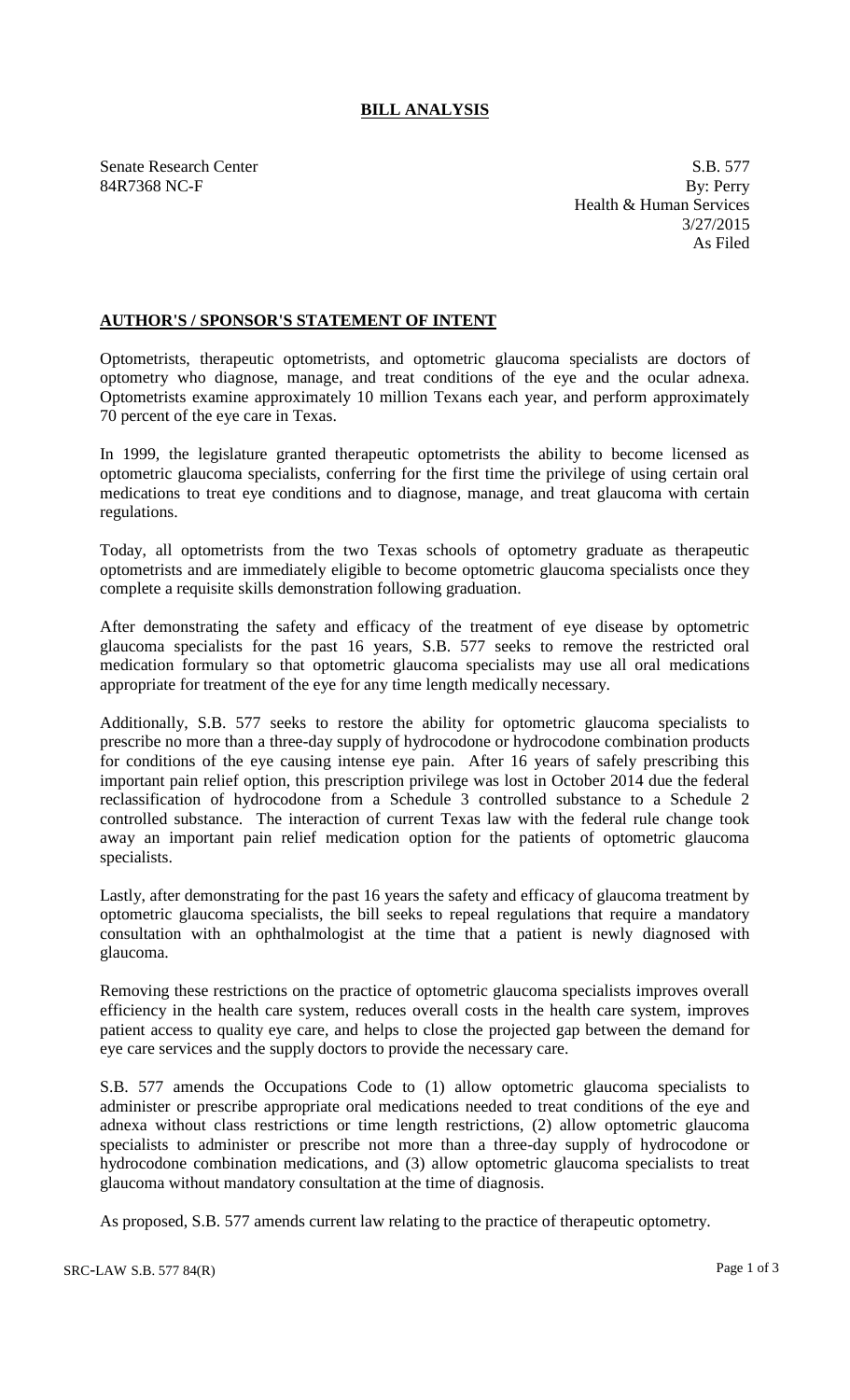**[Note:** While the statutory reference in this bill is to the Texas State Board of Medical Examiners (TSBME), the following amendments affect the Texas Medical Board, as the successor agency to TSBME.]

## **RULEMAKING AUTHORITY**

This bill does not expressly grant any additional rulemaking authority to a state officer, institution, or agency.

## **SECTION BY SECTION ANALYSIS**

SECTION 1. Amends Sections 351.358(b), (c), (d), and (e), Occupations Code, as follows:

(b) Authorizes a therapeutic optometrist, rather than authorizes a therapeutic optometrist in accordance with this section and Section 351.3581 (Diagnosis and Treatment of Glaucoma), to:

(1) administer, perform, or prescribe ophthalmic devices, procedures, and appropriate medications administered by topical or oral means, to diagnose or treat visual defects, abnormal conditions, or diseases of the human vision system, including the eye and adnexa; or

(2) Changes a reference to Subsection (e) to Subsection (d).

(c) Requires a therapeutic optometrist to administer or prescribe oral analgesics only in the following classifications of oral pharmaceuticals, rather than requires a therapeutic optometrist to prescribe oral medications only in the following classifications of oral pharmaceuticals:

(1) Redesignates existing Subdivision (4) as Subdivision (1) and requires a therapeutic optometrist to administer or prescribe oral analgesics only in one three-day supply of any analgesic classified as a controlled substance under Schedule III, IV, or V of 21 U.S.C. Section 812, rather than requires a therapeutic optometrist to prescribe oral medications only in one three-day supply of any analgesic identified in Schedules III, IV, and V of 21 U.S.C. Section 812

(2) one three-day supply of hydrocodone or of a hydrocodone combination product classified as a controlled substance under Schedule II of 21 U.S.C. Section 812.

Deletes existing Subdivision (1) requiring a therapeutic optometrist to prescribe oral medications only in one 10-day supply of oral antibiotics;

Deletes existing Subdivision (2) requiring a therapeutic optometrist to prescribe oral medications only in one 72-hour supply of oral antihistamines;

Deletes existing Subdivision (3) requiring a therapeutic optometrist to prescribe oral medications only in one seven-day supply of oral nonsteroidal antiinflammatories.

Deletes existing Subdivision (5) requiring a therapeutic optometrist to prescribe oral medications only in any other oral pharmaceutical recommended by the Optometric Health Care Advisory Committee and approved by the Texas Optometry Board (TOB) and the Texas State Board of Medical Examiners.

(d) Redesignates existing Subsection (e) as Subsection (d) and makes no further change.

Deletes existing Subsection (d) authorizing a therapeutic optometrist to independently administer oral carbonic anhydrase inhibitors for emergency purposes only and requiring the therapeutic optometrist to immediately refer the patient to an ophthalmologist.